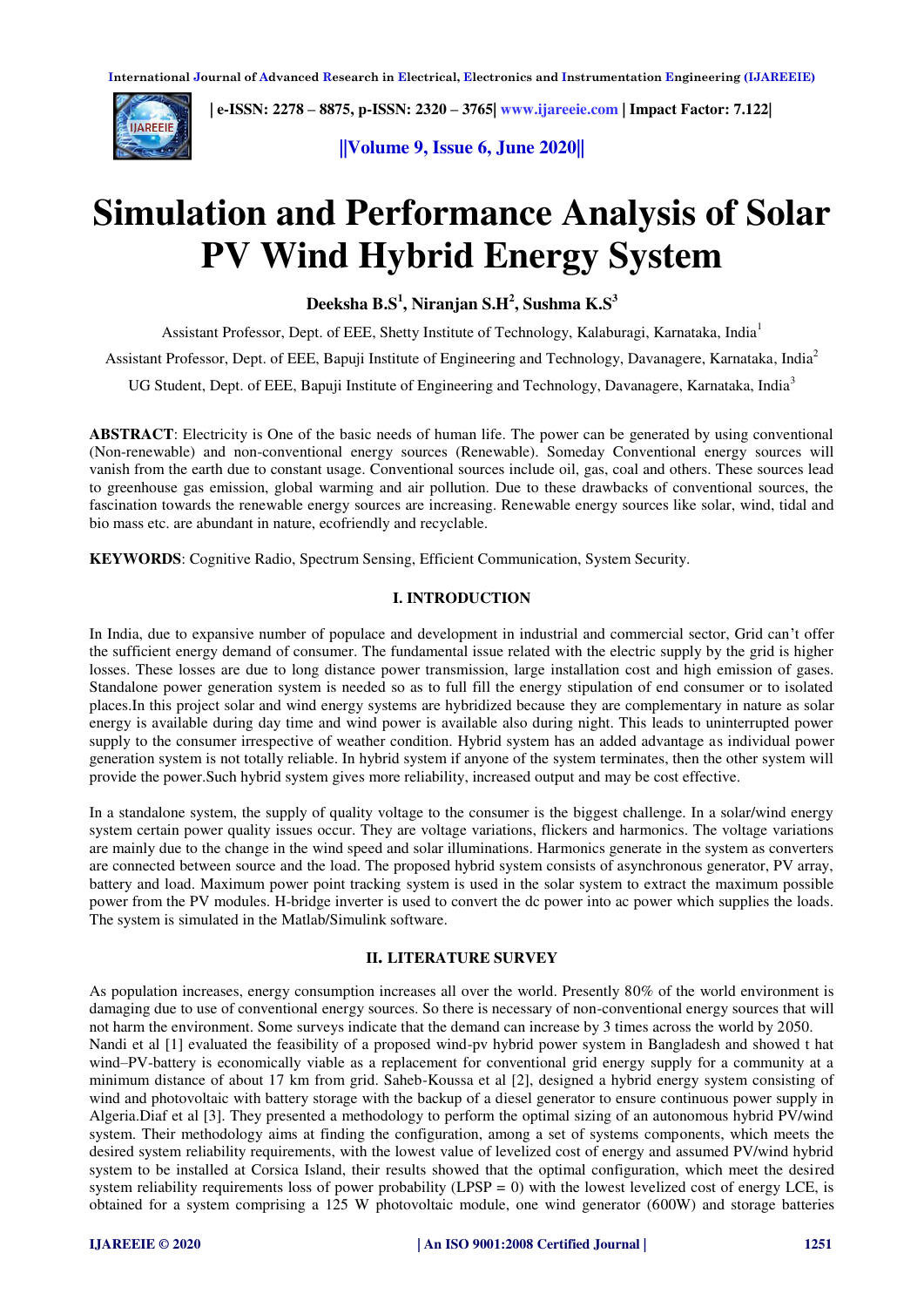

 **| e-ISSN: 2278 – 8875, p-ISSN: 2320 – 3765[| www.ijareeie.com](http://www.ijareeie.com/) | Impact Factor: 7.122|** 

# **||Volume 9, Issue 6, June 2020||**

(using 253 Ah).Francois Giraud et al [10] analyzed a model for design of wind–photovoltaic system with battery storage for grid connected rooftop system. The system was designed to meet a typical load demand for a given loss of power supply probability. The various parameters like system reliability, power quality, loss of supply and effects of the randomness of the wind and the solar radiation on systems design have been studied. The results showed that the wind and solar systems were complementary to each other and resulted in improved reliability of the system.

#### **III. PROPOSED HYBRID SYSTEM**



Fig.1 Block diagram of the proposed system

The hybrid system consists of photovoltaic module, wind system, dc-dc buck converters, dc-ac inverters, battery and the load as shown in above figure.1 Wind system consists of wind turbine, permanent magnet synchronous generator and rectifier circuit. Input of the pv system is sun light and for wind system is varying wind speed. Output voltage of both the system will be different. For reliable operation voltage must be maintained constant. Therefore dc link is connected across both systems. Dc output voltage from both the system is connected to the dc link which maintains constant dc output voltage. Battery is used to store the energy generated from both the systems and discharges whenever load is higher than the generation or during peak hours. Therefore power can be supplied to the load from both the systems separately or simultaneously which enhances the reliability.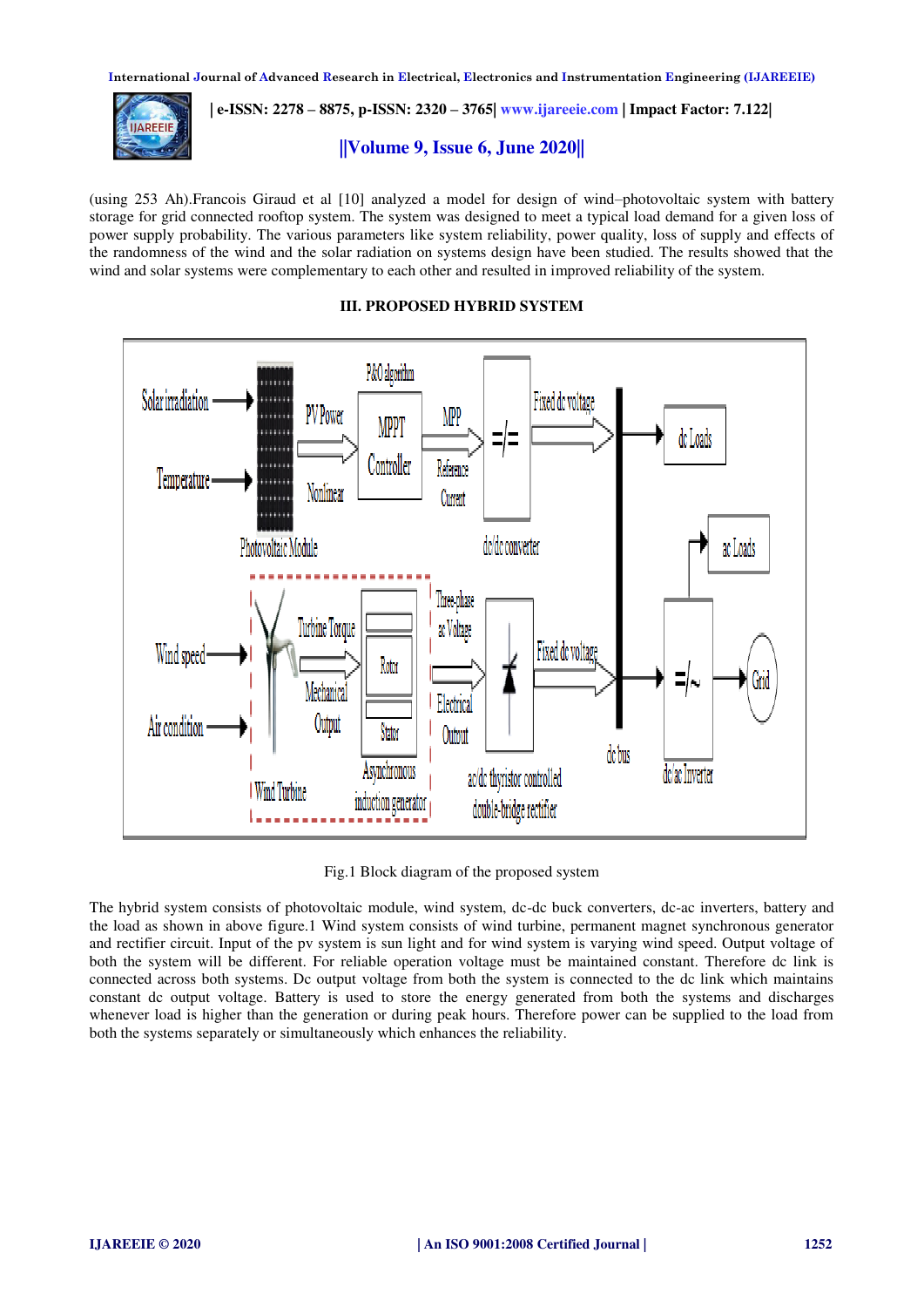**IAREEIE** 

 **| e-ISSN: 2278 – 8875, p-ISSN: 2320 – 3765[| www.ijareeie.com](http://www.ijareeie.com/) | Impact Factor: 7.122|** 

# **||Volume 9, Issue 6, June 2020||**

#### **IV. SIMULATION MODEL OF HYBRID SYSTEM**





The hybrid model contains solar and wind system. The PV system consists of PV panel of rating 3KW, open circuit voltage ( $V_{\text{oc}}$ ) =64.2V and short circuit current I<sub>sc</sub>=5.96A. Number of cells used in series are 96. Inputs to the PV panel are different irradiation levels at constant temperature of  $25^{\circ}$ C. Boost converter is used to increase the voltage level irrespective of the input voltage level. This converter is a combination of inductor, diode and IGBT. The dc output voltage is fed into the DC bus. This maintains the voltage at reference value i.e.200V.

The wind system consists of wind turbine, asynchronous generator and rectifier. The speed of the wind is not same at all the time. This varying speed is given as input to the wind turbine which converts kinetic energy of air into mechanical energy. Mechanical energy from the turbine is used to run the generator of nominal power 1.5MW, 400V (line-line) and frequency 50Hz. Generator converts mechanical torque into electromagnetic torque. The output from the generator is ac voltage; universal bridge rectifier is used to convert ac voltage into dc voltage. Constant voltage is obtained by the dc-dc converter. This dc voltage is fed into the DC link which maintains the voltage at 200V. Storage battery is used to charge and discharge the power in unbalanced load condition. Inverter is used to convert dc voltage into ac. The output of inverter is given to the ac load.

#### **Simulink model of solar PV system**

Figure 3 depicts the Simulink model of solar PV system. The entire PV system consists of three PV arrays connected in series. This system is designed to obtain voltage and power at different irradiance levels.

The mathematical modelling of the PV system is done with the help of following steps

**Step 1:**Modelling of photocurrent of the diode

 The photocurrent of the diode is varies linearly with intensity of solar irradiation, the equation 1 shows the relation between the photo current and solar irradiation. Figure 4 shows the simulation modelling of photocurrent of the diode.

$$
Ipv = [Isc + {Ki*(T-Trk)}] * (\frac{G}{1000}) \qquad ...(1)
$$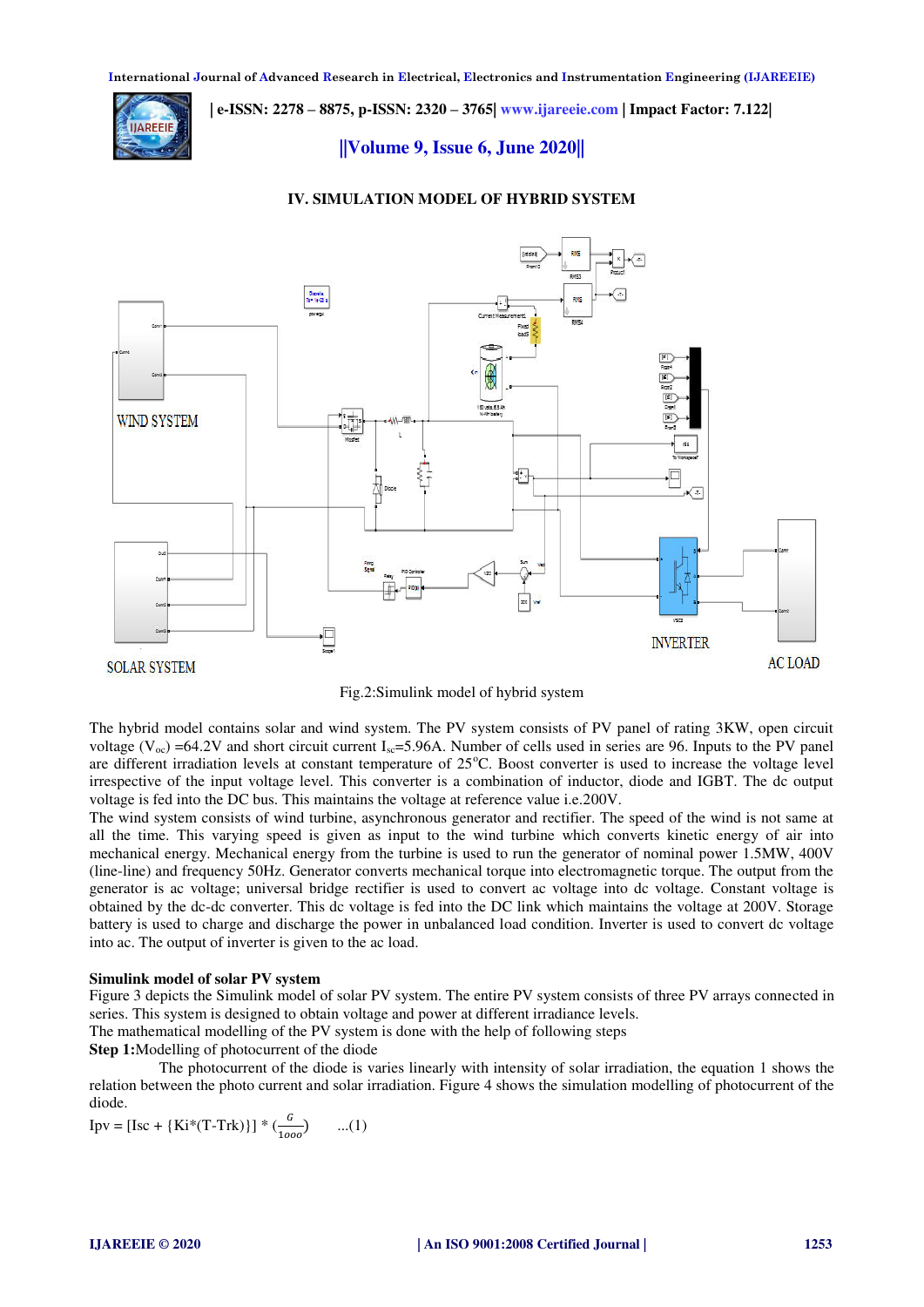**| e-ISSN: 2278 – 8875, p-ISSN: 2320 – 3765[| www.ijareeie.com](http://www.ijareeie.com/) | Impact Factor: 7.122| AREEIE** 

**||Volume 9, Issue 6, June 2020||** 



Fig.3 Simulink model of solar PV system

Where,

Ipv = Photo current of the diode, Isc = Short circuit current (A), Ki = Short circuit current of cell at 25 °C, T = Working temperature, Trk = Nominal temperature, Ir = solar irradiation.

# **Photo Current Ipv**



Fig 4 Modelling of photocurrent of the diode

**Step 2:** Modelling of reverse saturation current of the diode

 The reverse saturation current depends on the open circuit voltage and the operating temperature of the PV cells, which can be observed in the equation 2. The modelling of reverse saturation current of the diode is modelled as shown in figure 5.

$$
\text{Irr} = \frac{Isc}{[\exp\left(\frac{q*Voc}{Ns*K*A*T}\right)-1]}\dots(2)
$$

Where,

 $q =$  Electron charge = 1.6 x 10<sup>-19</sup> C, Voc = open circuit voltage, Ns = Number of cells connected in series, A = Ideality factor of the diode = 1.2, K = Boltzmann's constant =  $1.3805 \times 10^{-23}$  J/K.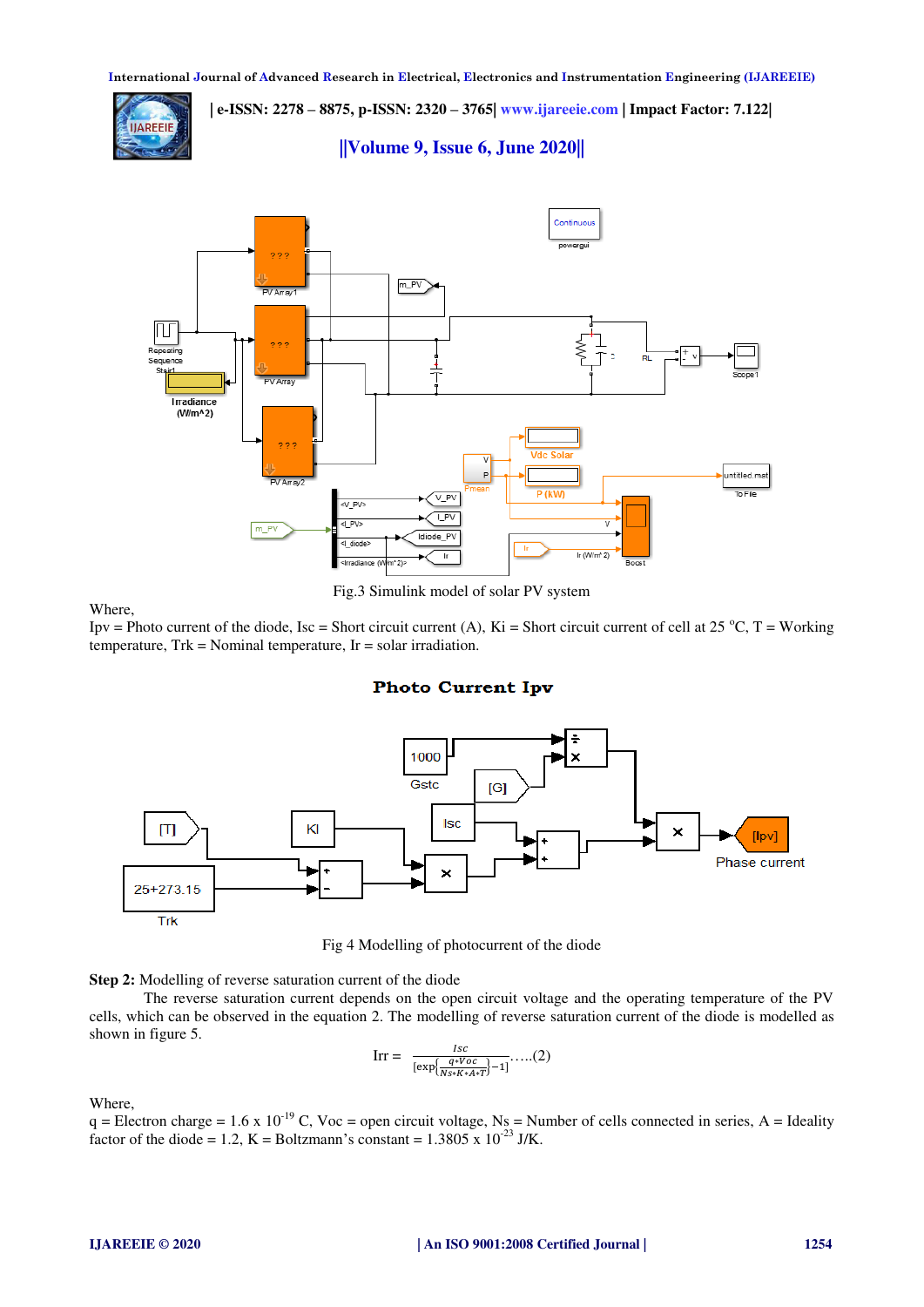

 **| e-ISSN: 2278 – 8875, p-ISSN: 2320 – 3765[| www.ijareeie.com](http://www.ijareeie.com/) | Impact Factor: 7.122|** 

**||Volume 9, Issue 6, June 2020||** 



Fig 5 Modelling of reverse saturation current of the diode

#### **Step 3:** Modelling of the saturation current of the diode

 As quality of the material increases, the saturation current decreases and it can be increased by increasing the operating temperature. Saturation current mainly depends on the parameters such as temperature, energy gap, ideality factor, Boltzmann constants, diffusion constant as shown in the equation 3 and the modeling of the saturation current is shown in the figure 6.

$$
\text{Id} = \text{Irr} \cdot (\frac{T}{Tr k})^3 \cdot [\exp\{\frac{E g * q}{K * A} * (\left(\frac{1}{Tr k}\right) - \left(\frac{1}{T}\right))\}]\ \dots (3)
$$

Where,

Id = saturation current of the diode,  $Eg = Band$  gap energy of the semiconductor = 1.1eV



Fig.6 Modelling of saturation current of the diode

#### **Step 4:** Modelling of output current of the PV panel

 The output of the PV panel is obtained with the help of equation 4 and the modeling of PV panel is shown in the figure 7 and 8.

$$
I = (Np * Ipv) - (Np * Id) [\exp \{ \frac{q}{N^{s} + 4 \cdot K^{s} T^{0}} - 1 \}] \dots (4)
$$

Where,

 $Np = No$ . of modules connected in parallel,  $Rs =$  series resistance ,  $Vt = diode$  thermal voltage.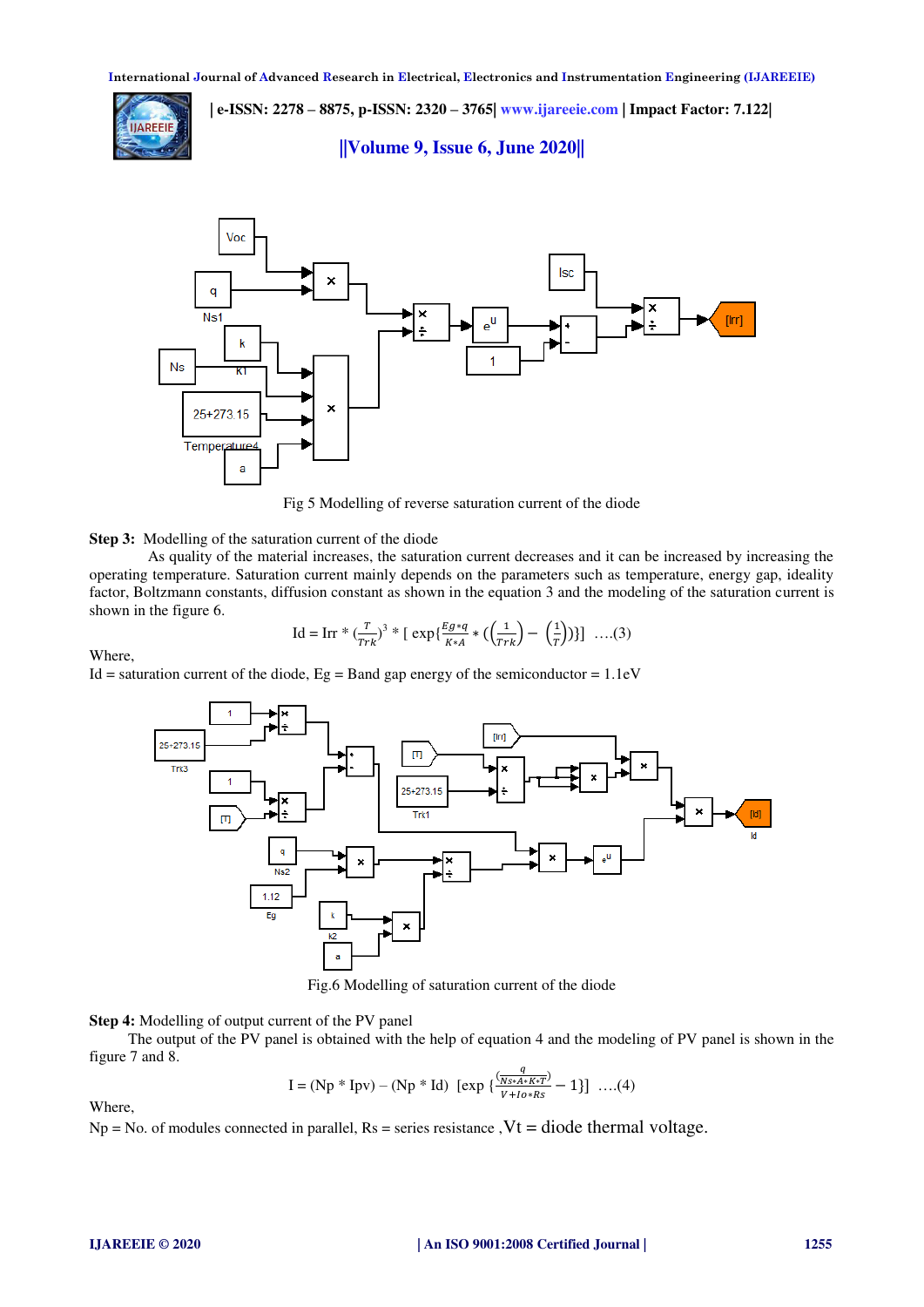

 **| e-ISSN: 2278 – 8875, p-ISSN: 2320 – 3765[| www.ijareeie.com](http://www.ijareeie.com/) | Impact Factor: 7.122|** 

**||Volume 9, Issue 6, June 2020||** 



Fig 7 Modelling of diode current



Fig 8 Modelling of output current of the panel

The parameters used for the modelling of PV module are shown in table I.

| S1.no            | Parameter                | Value      |
|------------------|--------------------------|------------|
| $\mathbf{1}$     | Imp                      | 54.7       |
| $\overline{2}$   | Vmp                      | 5.58       |
| 3                | $\mathbf{P}_{max}$       | 305        |
| $\overline{4}$   | $\mathbf{I}_{\text{SC}}$ | 5.96       |
| 5                | Voc                      | 64.2       |
| 6                | Ns                       | $\sqrt{5}$ |
| $\boldsymbol{7}$ | Np                       | 66         |

Table I: Parameters of PV module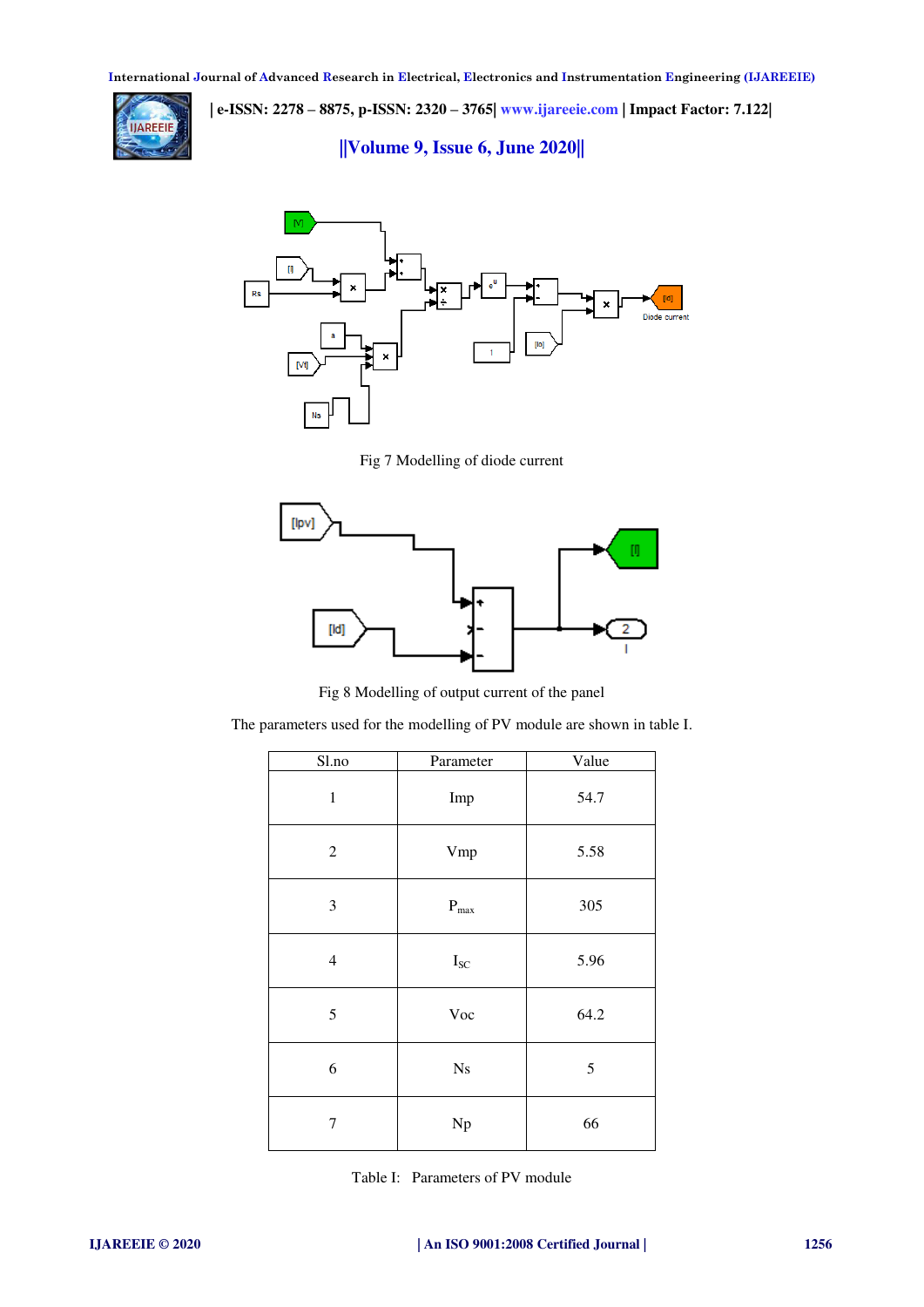

 **| e-ISSN: 2278 – 8875, p-ISSN: 2320 – 3765[| www.ijareeie.com](http://www.ijareeie.com/) | Impact Factor: 7.122|** 

**||Volume 9, Issue 6, June 2020||** 

#### **V. RESULT AND DISCUSSION**

The simulation analysis of hybrid solar PV/Wind system consisting of 3KW and 1.5MW with battery storage element is carried out with the help of MATLAB/Simulink software. The analysis is carried out with different irradiance levels and with different wind speeds. Voltage profile of the system is shown in following figures.

The output power of the solar PV system at different irradiance level is shown in table II.

| Irradiance( $w/m^2$ ) | Voltage(v) | Power(KW) |
|-----------------------|------------|-----------|
| 200                   | 292.7      | 2.14      |
| 400                   | 305.13     | 2.34      |
| 600                   | 312.06     | 2.46      |
| 800                   | 316.89     | 2.54      |
| 1000                  | 320.60     | 2.60      |

Table II: change in power w.r.t irradiance

From the above table we can observe that as irradiance level increases from 200 W/m<sup>2</sup> to 1000 W/m<sup>2</sup>, the power also increases. Maximum power is obtained at  $1000$ W/m<sup>2</sup>.

#### **Effect of variation of irradiation**



Fig. 9(a) and 9(b) Effect of variation of irradiation on I-V characteristics and P-V characteristics

In fig 9(a) and 9(b) we can see the effect of change in solar irradiation on PV characteristics. From fig 9(a) we observe that as we increase the solar irradiation short circuit current increases. Variation in Solar irradiation effects mostly on current, as we can observe from fig 9(a) as we increase solar irradiation from 2oo w/m2 to 1ooo w/m2 current increases from 1.2A to 6A approximately but effect of variation of solar irradiation on voltage is very less. Fig 9(b)shows the effect of variation of solar irradiation on P-V characteristics. As solar irradiation increases, power generated also increases. Increase in power is mainly due to increment in current.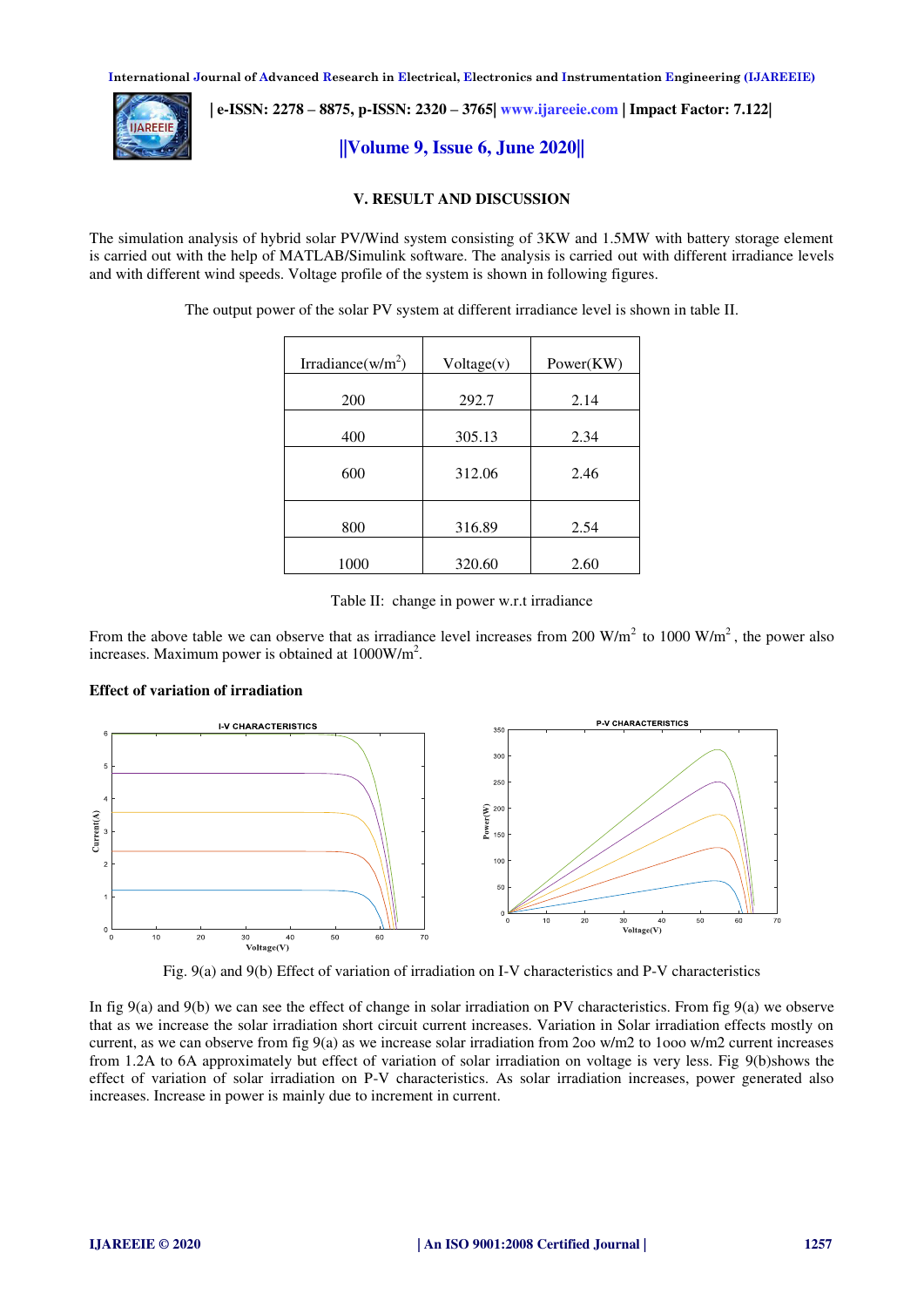**| e-ISSN: 2278 – 8875, p-ISSN: 2320 – 3765[| www.ijareeie.com](http://www.ijareeie.com/) | Impact Factor: 7.122| AREEIE** 

#### **||Volume 9, Issue 6, June 2020||**





#### **VI. CONCLUSION**

This work describes a hybrid energy system with variable speed wind generation, photovoltaic system along with power electronic interface under stand-alone mode. Due to variations in wind speed and solar irradiation AC voltage varies. Battery system is used to maintain the balance between the source and load. The available power from the PV system is highly dependent on solar radiation. To overcome this deficiency of the PV system, the PV module was integrated with the wind turbine system. Hybrid wind system and solar PV system performance has been analyzed. This system is expected to meet up electricity demand in a remotes area. The performance of the developed system is evaluated in MATLAB/SIMULINK.

#### **REFERENCES**

[1] Sanjoy Kumar Nandi, HimangshuRanjan Ghosh, A wind–PV-battery hybrid Power system at Sitakunda in Bangladesh, Energy Policy 37 (2009) 3659–3664.

[2] D.Saheb-Koussa, M. Haddadi, M. Belhamel, Economic and technical study of a hybrid system(wind–photovoltaic– diesel) for rural electrification in Algeria, Applied Energy 86 (2009) 1024-1030.

[3] S. Diaf, D. Diaf, M. Belhamel, M. Haddadi, A. Louche, A methodology for optimal sizing of autonomous hybrid PV/wind system, Energy Policy 35 (2007) 5708–5718.

[4] Francois Giraud and Zyiad M. Salameh (2001) 'Steady-state performance of a Grid-connected roof top hybrid wind-photovoltaic power system with battery storage', IEEE Transactions of Energy Conversion, Vol. 16, pp. 1-6.

[5] Abhish S. Ingole ,Prof.Bhushan S. Rakhode (2015) Hybrid Power Generation System Using Wind Energy and Solar Energy,*International Journal of ScientificResearch Publications*, volume 5, issue 3, March 2o15 ,ISSN 2250- 3153.

[6] Natsheh, E.M.; Albarbar, A.; Yazdani, J., "Modeling and control for smart grid integration of solar/wind energy conversion system," 2<sup>nd</sup> IEEE PES International Conference and Exhibition on Innovative Smart Grid Technologies (ISGT Europe), pp.1-8, 5-7 Dec. 2011.